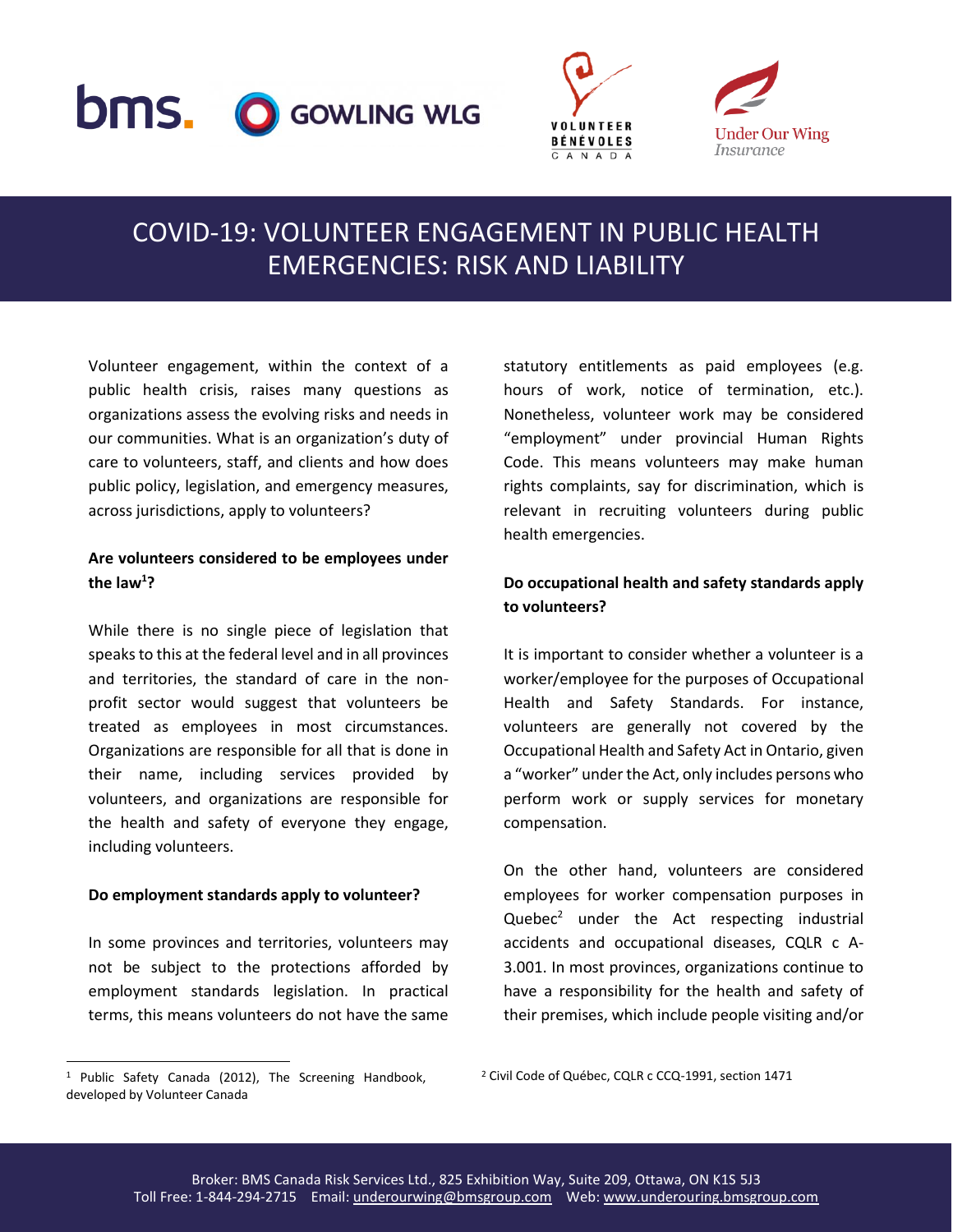providing volunteer services on their premises. These provisions have implications with respect to the adequate supply of protective equipment and other occupational health standards (e.g. to avoid infection, cross-contamination, etc.) for volunteers.

#### **Ramping-up, closing-down, or modifying services during a public health crisis?**

Some organizations need to increase services, to respond to the enhanced vulnerabilities that come with physical distancing and self-isolation, while others will close their programs and ask volunteers to stay away. The cancellations and postponement of activities and events gives rise to more virtual gatherings, virtual support services, and online communities. Essential service-providers find lower-touch delivery modes and use online platforms to provide support.

Under the conditions of a public health emergency, provinces and territories have the authority to authorize, *but not require*, any person, or any person of a class of persons, to render services of a type that they are reasonably qualified to provide. During this period, volunteers may play a critical role in providing support to vulnerable members of the community. Coordinating both long-term and episodic volunteers for such a large-scale public health emergency is not a small task. Volunteerinvolving organizations should be cognizant of the legislative environment and abide by the direction of the public health authority, in their jurisdictions.

#### **Is there immunity from civil liability for volunteers during emergencies?**

The Ontario *Emergency Management and Civil Protection Act*, provides civil liability immunity (with exception of acts done in bad faith) for all measures relating to the performance of any power or duty under the Act.<sup>3</sup> Similarly, all volunteers registered with Emergency Management BC are covered by the Emergency Program Act which provides exemption from civil liability (unless the act is grossly negligent or done in bad faith) for all measures relating to the emergency.<sup>4</sup> The Public Health Acts of Alberta<sup>5</sup>, P.E.I.<sup>6</sup> Newfoundland and Labrador<sup>7</sup> have similar immunity provisions for any person or organization acting pursuant to an order under the Act for any action done in good faith relating to the public health emergency.

Ontario<sup>8</sup> and British Columbia<sup>9</sup> also have Good Samaritan Acts which shield volunteer first aid providers from liability for any damages caused by negligence, in providing emergency first aid assistance to a person who is ill, injured or unconscious as a result of an emergency. However, liability protection under the Good Samaritan Act is limited to first aid emergency assistance at the scene of the emergency, which is not sufficiently expansive to cover volunteers providing services other than first aid during a public health emergency. The Quebec Civil Code has more expansive liability exemptions, (with exception to intentional or grossly negligent acts) where a "person comes to the assistance of another or, for an unselfish motive, gratuitously disposes of property for the benefit of another".<sup>10</sup>

- <sup>5</sup> Public Health Act, RSA 2000, c P-37, section 66.1 (2)
- <sup>6</sup> Public Health Act, RSPEI 1988, c P-30, section 69

 $\overline{a}$ 

<sup>3</sup> Emergency Management and Civil Protection Act, RSO 1990, c E.9, (1)

<sup>4</sup> Emergency Programs Act, RSBC 1996, c 111, section 18

<sup>7</sup> Public Health Protection and Promotion Act, SNL 2018, c P-37.3, section 55

<sup>8</sup> Good Samaritan Act, RSBC 1996, c 172

<sup>9</sup> Good Samaritan Act, 2001, SO 2001, c 2

<sup>10</sup> Civil Code of Quebec